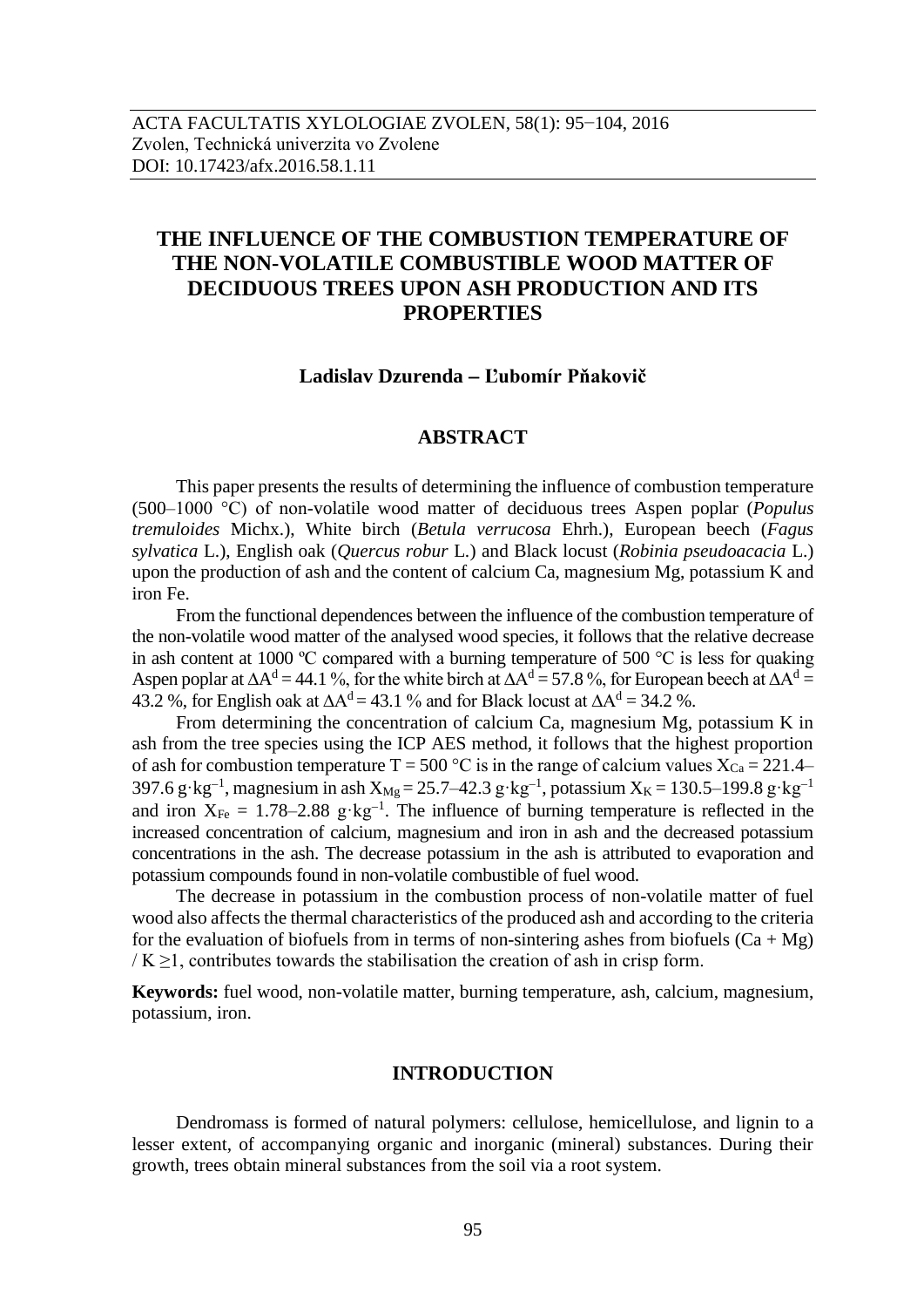The content and concentration of individual elements of mineral substances, as stated by the authors BLAŽEJ *et al*. (1975), SIMANOV (1995), PITMAN (2002), ZULE – DOLENC (2012), DZURENDA *et al*. (2013), HYTÖNEN – NURMI (2015), PÉREZ *et al*. (2015), PŇAKOVIČ – DZURENDA (2015) differ between individual wood species as well as within one wood species, and also markedly depends upon the place of growth and ecological factors. Needles, leaves, bark, wood of branches and roots contain a higher concentration of inorganic substances than the wood of the tree stem. There are also differences related to the age of the tree; young individuals contain a higher concentration of mineral substances than older individuals and, additionally, the wood of deciduous wood species is richer in minerals than the wood of coniferous wood species.

Data on the amount of inorganic substances in dendromass is mainly obtained from indirect determination, i.e. from ash (residue after burning dendromass). In terms of ash production from the combustion process, dendromass ranks amongst fuels with a low ash content with values for dry wood of  $A^d = 0.21 - 0.67$  % and bark of  $A^d = 1.80 - 5.55$  %. According to works by NIKITIN (1956), BUCHANAN (1963), BLAŽEJ *et al*. (1975), MISRA *et al.* (1994), ZEVENHOVEN *et al.* (2010), ash from burning wood is a mixture of oxides:  $K_2O$ , Na<sub>2</sub>O, CaO, MgO, Fe<sub>2</sub>O<sub>3</sub>, Al<sub>2</sub>O<sub>3</sub>, SiO<sub>2</sub>, and P<sub>2</sub>O<sub>5</sub>. Although the amount and content of ash from dendromass depends upon the wood species and the abovementioned factors, for quantitative representation of individual oxides in ash from wood and bark, BLAŽEJ *et al*. (1975) state the following ranges: CaO = 40–70 %, K<sub>2</sub>O = 10–30 %, MgO = 0.5–10 % and  $Fe<sub>2</sub>O<sub>3</sub> = 0.5-2$  %. The inorganic proportion in wood matter determined in ash, according to the works of MISRA *et al*. (1994), MALAŤAK – VACULÍK (2008), ZEVENHOVEN *et al*. (2010), FERNANDES *et al*. (2013), DZURENDA – PŇAKOVIČ (2014) also depends upon the combustion conditions and combustion temperature, biofuel. The proportion of ash decreases with a growth in the combustion temperature of the dendromass. Ash from the combustion process of dendromass below 750 ºC also contains thermally undecomposed carbonates, sulphates and silicates.

The chemical composition of ash has an immediate effect upon the thermal characteristics of ash. According to the works of REZVANI (2003), MALAŤAK and VACULÍK (2008), JANDAČKA *et al*. (2013), DZURENDA – JANDAČKA (2015), the thermal characteristics of ash from biofuel are significantly dependent upon the content of calcium, magnesium and potassium in the ash of biofuel. Whilst the calcium and magnesium compounds increase the melting temperature of ash, potassium compounds with a lower ash softening and melting temperature contribute in decreasing the thermal characteristics of the inorganic residue from burning biofuel.

The aim of the given work is to present the results of the influence of combustion temperature t = 500–1000 °C of the non-volatile combustion matter of aspen poplar, birch, beech, oak and black locust wood upon the production of ash and the quantitative representation of calcium Ca, magnesium Mg, potassium K and iron Fe, i.e. elements with the highest representation in ash and significantly influencing the properties of ash and its form.

## **EXPERIMENTAL**

Samples of fuel wood of wood species: Aspen poplar, White birch, European beech, English oak and Black locust for analysing the influence of the burning temperature of nonvolatile combustible matter upon the production and properties of ash were taken from the logs of fuel wood in the dispatch stores of Gabčíkovo and Žarnovica Forest Management.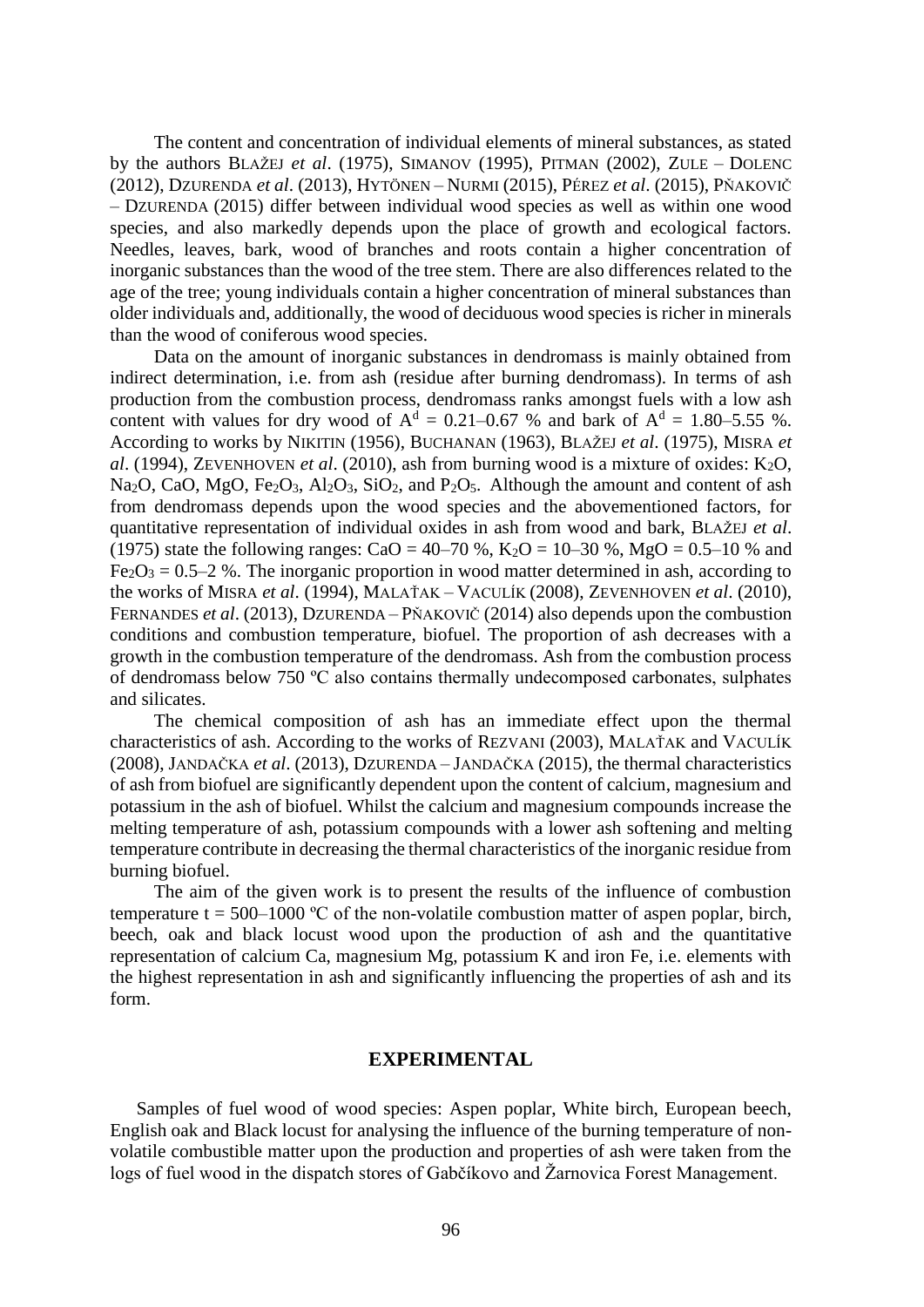The density of wood in a dry state was determined in accordance with STN 49 0108:1993 Wood - Determining density. Wood density from the measured weights of samples and their volumes was calculated using the equation:

$$
\rho_0 = \frac{\mathbf{m}_0}{\mathbf{V}_0} \quad \left[\text{kg} \cdot \text{m}^{-3}\right] \tag{1}
$$

where:  $m_0$  – weight of the dry sample [kg],

 $V_0$  – volume of the dry sample [m<sup>3</sup>].

Determination of the proportion of ash from non-volatile combustible wood matter of the analysed deciduous wood species was carried out by burning samples of dry wood  $(W = 0 \%)$  weighing circa 10 g placed in a ceramic dish in muffle furnace (LAC LMH) 04/12). Burning wood in the first phase at temperature  $t = 500$  °C was carried out by even heading of the wood sample at a rate of  $8 \text{ °C/min}$  for 60 min. and subsequent maintenance of this temperature in the muffle furnace for a further 450 min. A similar method was used for burning temperatures t = 600 °C to 1000 °C. In the first phase of burning, the wood sample was heated to 500 °C at a rate of 8 °C/min and was maintained at this temperature for a further 30 min. In the second phase, we proceeded in heating the non-volatile combustible matter of the sample for 60 min. to the required temperature and this temperature was maintained in the muffle furnace for 360 min. (fig. 1). The content of ash  $A<sup>d</sup>$  was calculated using the equation:

$$
A^{d} = \frac{(m_3 - m_1)}{m_2 - m_1} \cdot 100 \, [\%]
$$
 (2)

where:  $A^d$ - ash content in the fuel [%],

 $m_l$  - weight of the empty dish [g],

- $m_2$  weight of the dish with the fuel sample [g],
- *m<sup>3</sup>* weight of the dish with the ash [g].



**Fig. 1 The development of the heating temperature and burning of a sample of biofuel in a muffle furnace.**

The concentration of calcium Ca, magnesium Mg, potassium K and iron Fe in ash was determined from samples of ash from the process of burning aspen poplar, beech and black locust wood at temperatures from 500 °C to 1000 °C in a muffle furnace using the AES ICP method. The principle of the AES ICP method is based on measuring the atomic emissions of individual elements using optical spectroscopy using an ES 725 VARIAN atom emission spectrometer with inductively coupled plasma.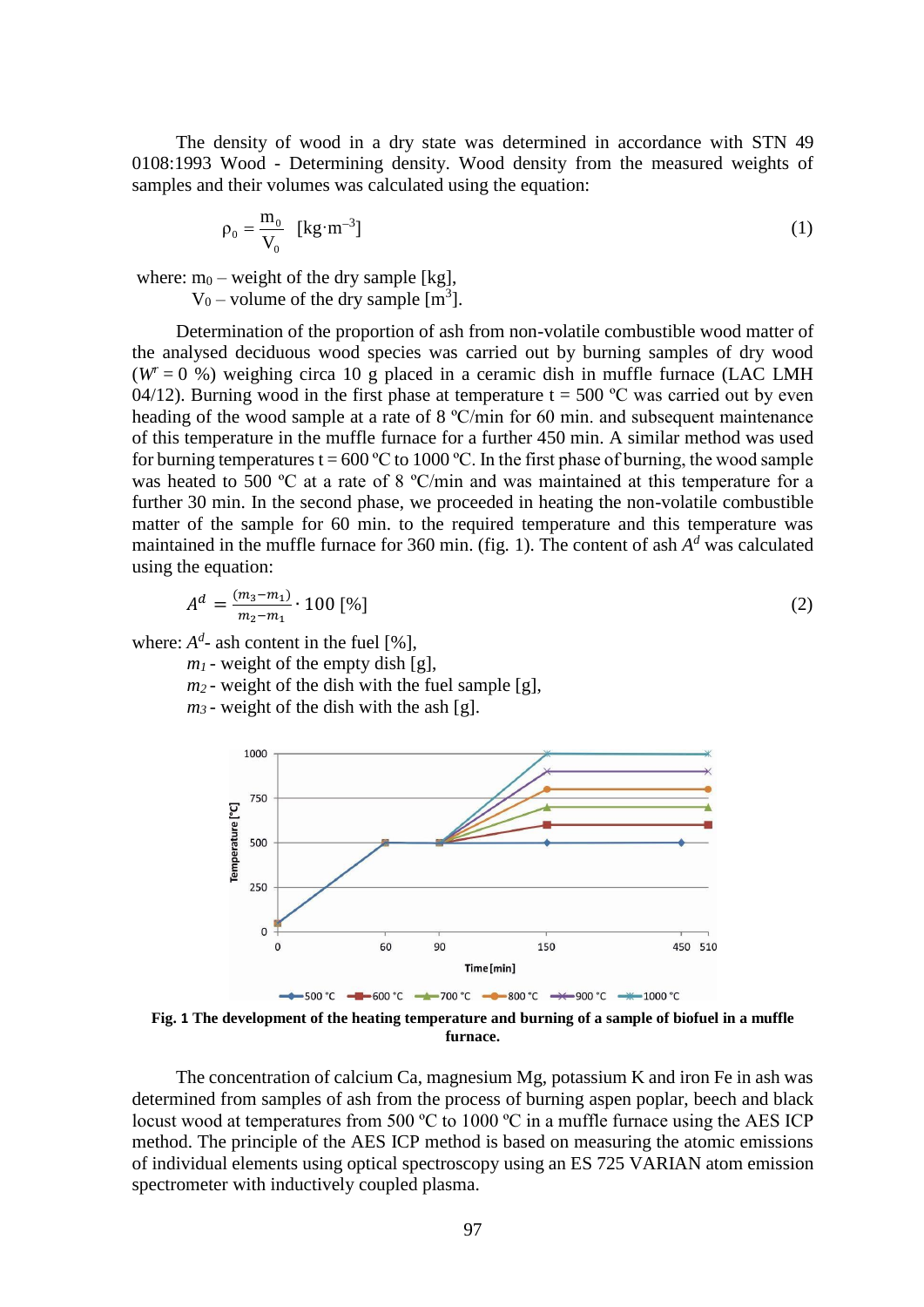The content of calcium Ca, magnesium Mg, potassium K and iron Fe in ash from the given wood species is stated using equation (3), i.e. calculating the given element in ashes for the production of ash from 1 kg of dry wood.

$$
X_i = \frac{A_{ii} \cdot X_{Ai}}{100} \left[ g \cdot kg^{-1} \right]
$$
 (3)

where:  $A_{ti}$  – proportion of ash from the sample of wood from the given wood species [%],  $X_{\text{Ati}}$  – concentration  $X_{\text{Ati}}$  of the element in ash from the sample of wood from the given wood species  $[g \cdot kg^{-1}]$ .

#### **RESULTS AND DISCUSSION**

Density of wood of wood species: Aspen poplar, White birch, European beech and the core wood of English oak and Black locust in a dry state is shown in Table 1.

| Fuel wood of wood   | The basic statistical characteristics of the density of wood in a dry state |                                     |             |        |  |  |  |
|---------------------|-----------------------------------------------------------------------------|-------------------------------------|-------------|--------|--|--|--|
| species             | $\rho_0$ [kg·m <sup>-3</sup> ]                                              | s [ $\text{kg}\cdot\text{m}^{-3}$ ] | $V_{X}$ [%] | $n$  - |  |  |  |
| Aspen poplar        | 398.2                                                                       | 17.8                                | 4.5         |        |  |  |  |
| White birch         | 608.3                                                                       | 32.2                                | 5.3         | 16     |  |  |  |
| European beech      | 678.8                                                                       | 26.1                                | 3.9         |        |  |  |  |
| English oak         | 718.8                                                                       | 34.5                                | 4.8         |        |  |  |  |
| <b>Black locust</b> | 721.8                                                                       | 23.4                                |             | ı n    |  |  |  |

**Tab. 1. Densities of dry wood of the analysed wood species.**

The densities of dry wood of the analysed wood species can be said to be the average values of densities of wood of the given wood species growing in Slovak territory, which is also proven by the works of REGINÁČ *et al*. (1990), POŽGAJ *et al*. (1997), BANSKI – DZURENDA (2014). The given statement also indirectly declares the fact that fuel wood, used for the preparation of samples for analysing the influence of combustion temperature upon the production of ash, is wood undamaged by mould or contaminated with foreign substances.

The results of laboratory works determining the proportion of ash from burning wood of the analysed wood species at temperatures  $t = 500 \degree C$  to 1000  $\degree C$  are shown on Fig. 2.



**Fig. 2 Ash depending upon the wood species: Aspen poplar (AP), White birch (BW), European beech (EB), English oak (EO), Black locust (BL).**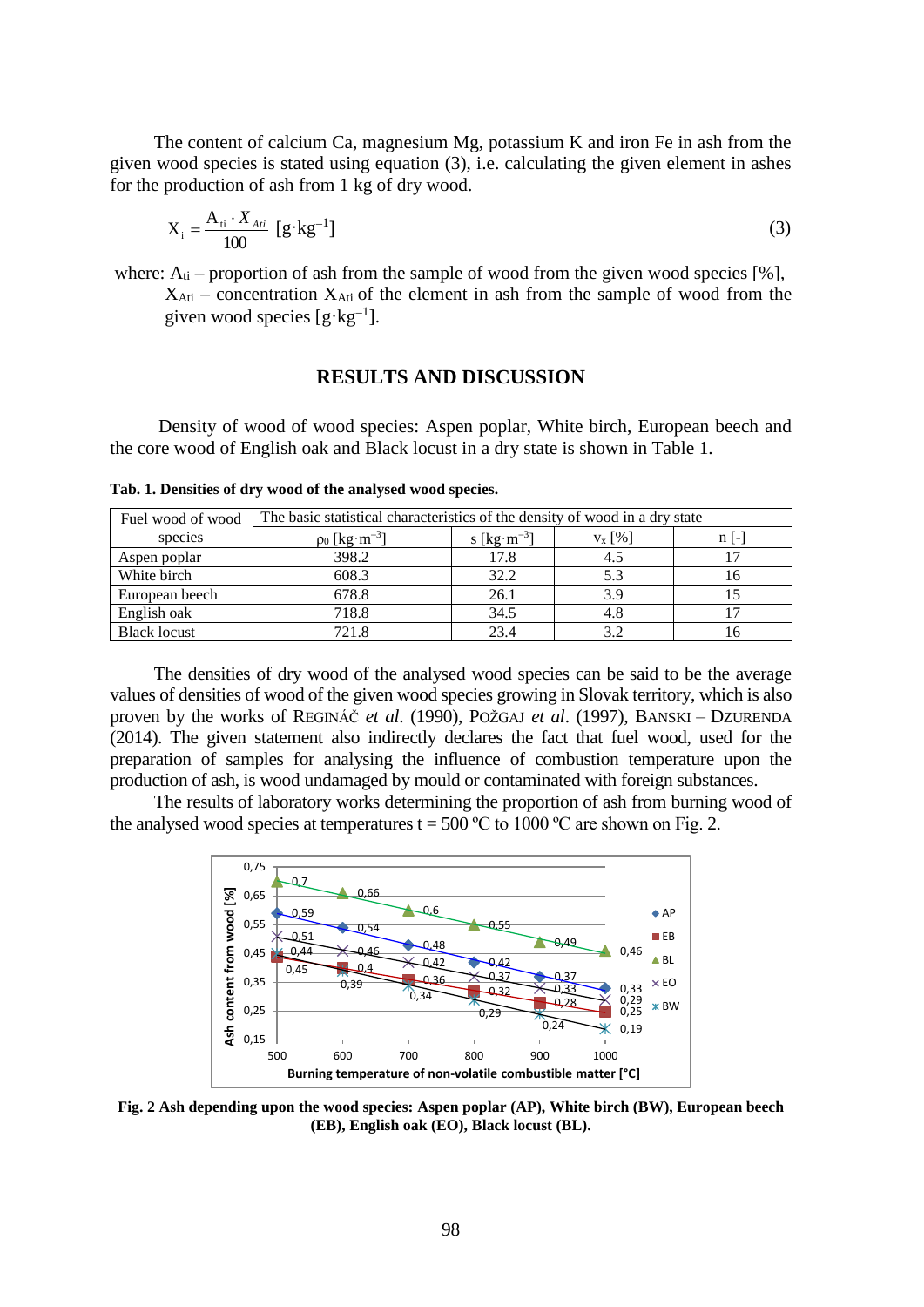Functional dependences of ash content from burning aspen poplar, birch, beech, oak and black locust wood in a muffle furnace with a combustion temperature from  $t = 500-$ 1000 ºC are shown in Table 2.

| <b>Wood species</b> | <b>Functional dependence</b>    | <b>Determination coefficient</b> |  |  |  |
|---------------------|---------------------------------|----------------------------------|--|--|--|
| Aspen poplar        | $Ad = -0.0005 \cdot t + 0.8557$ | $R^2 = 0.9961$                   |  |  |  |
| White birch         | $Ad = -0.0005 \cdot t + 0.7024$ | $R^2 = 0.9990$                   |  |  |  |
| European beech      | $Ad = -0.0004 \cdot t + 0.6310$ | $R^2 = 0.9982$                   |  |  |  |
| English oak         | $Ad = -0.0004 \cdot t + 0.7267$ | $R^2 = 0.9984$                   |  |  |  |
| <b>Black locust</b> | $Ad = -0.0005 \cdot t + 0.9538$ | $R^2 = 0.9937$                   |  |  |  |

**Tab. 2 Functional dependencies of burning temperature upon the production of ash.**

The results of analyses stating the proportion of ash from burning the non-volatile combustible matter of the analysed deciduous wood species have been confirmed by current knowledge of the low proportion of ash from wood presented in the works of SIMANOV (1995), GEFFERTOVÁ – GEFERT (2003), VESTERINEN (2003), JANDAČKA *et al*. (2007), MALATAK – VACULIK (2008), Dzurenda *et al*. (2013) and at the same time, they show a certain dispersity of values of inorganic residue within a wood species, induced by its thermal decomposition. The inorganic proportion of wood is highly heterogenic and mainly formed of carbonates and sulphates,  $CaCO<sub>3</sub>$ ,  $MgCO<sub>3</sub>$ ,  $FeCO<sub>3</sub>$ ,  $CaSO<sub>4</sub>$ ,  $MgSO<sub>4</sub>$ , which, at individual temperatures, decompose with varying intensity into carbon dioxide  $CO<sub>2</sub>$  and the appropriate metal oxides. This is also confirmed by our analysis of the proportion of calcium carbonate  $CaCO<sub>3</sub>$  in ash from black locust wood, according to which, at burning temperature of t = 500 °C, the ash contained 78 % calcium carbonate CaCO<sub>3</sub>, at burning temperature t = 700 °C the value of calcium carbonate decreased to 66 % and at burning temperature  $t = 800$  $\rm{^{\circ}C}$  the proportion of calcium carbonate CaCO<sub>3</sub> in the ash decreased to 13 %. Another thermal process contributing to a decrease in the proportion of ash, according to the works of S[IPPULA](http://pubs.acs.org/action/doSearch?ContribStored=Sippula%2C+O) *et al.* (2007), TISSARI (2008), is the evaporation of potassium compounds  $K_2CO_3$ , KCl and  $K_2SO_4$ .

Determining the functional dependences between a decrease in the content of ash and the combustion temperature of the non-volatile combustible matter of aspen poplar, birch, beech, oak and black locust wood can be considered as a contribution towards widening current knowledge since it can be used for energy, environmental and ecological analysis of biofuel dependent upon the proportion of ash created in the combustion process. Nonconsideration of the stated fact when calculating the production of ash from energy equipment burning, for example, black locust fuel wood is expressed by an relative error  $(\Delta A^d = \frac{A_{t=550}^d - A_{t=815}^d}{4d} * 100)$  in the amount of 19.6 % if the inorganic proportion is determined  $\overline{A^d_{t=550}}$ in compliance with *EN 14775:(2010)* at a temperature of  $t = 550$  °C, or ISO 1171:(2003) at a temperature of  $t = 815$  °C.

The concentration of calcium Ca, magnesium Mg, potassium K and iron Fe, determined using the AES ICP method, in ash from burning aspen poplar, beech and black locust wood at temperatures from 500 °C to 1000 °C in a muffle furnace is shown on Fig.  $3-6.$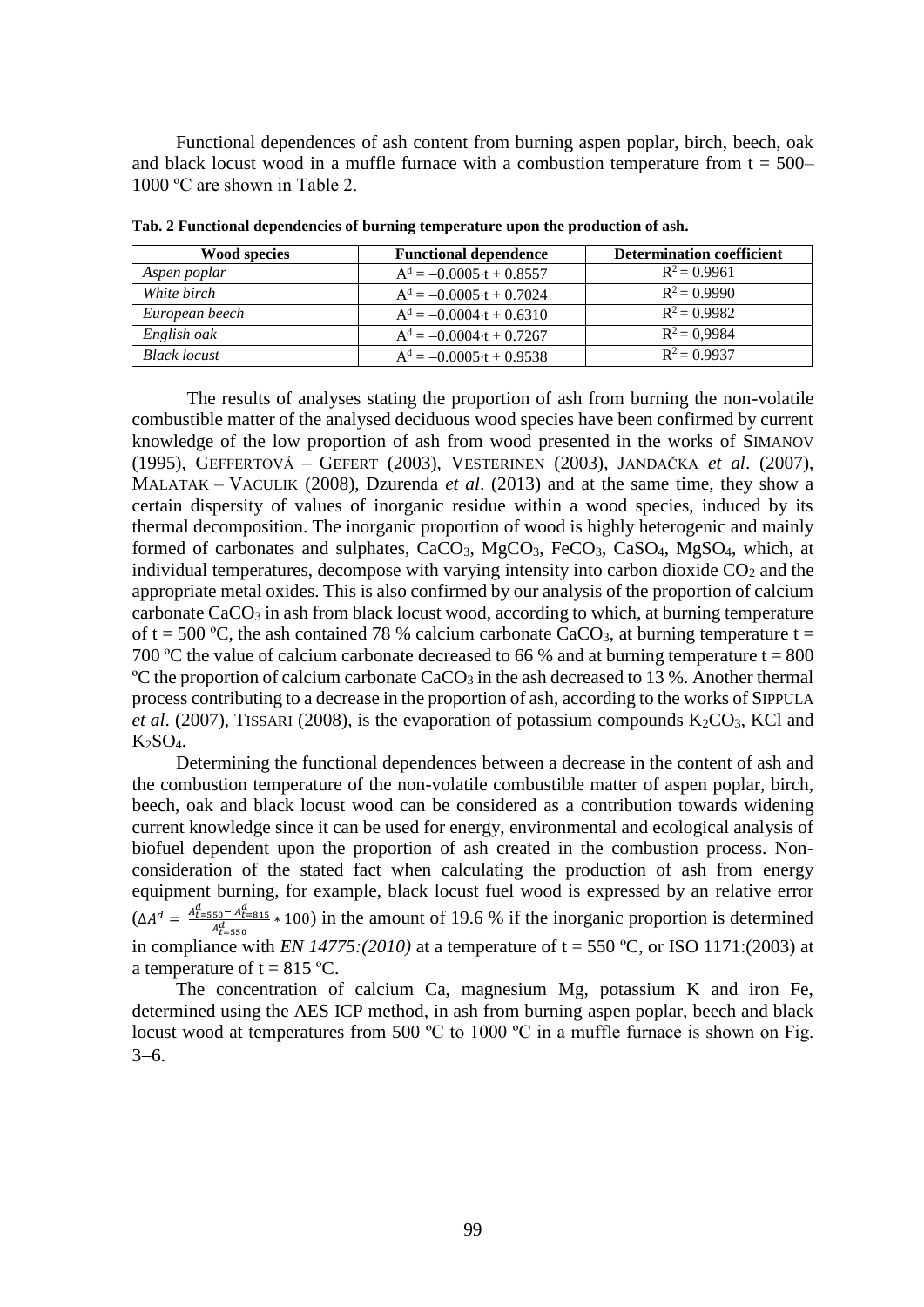

**Fig. 3 The concentration of calcium in ash from the analysed wood species from wood.**



**Fig. 4 The concentration of magnesium in ash from the analysed wood species from wood.**



**Fig. 5 The concentration of potassium in ash from the analysed wood species from wood.**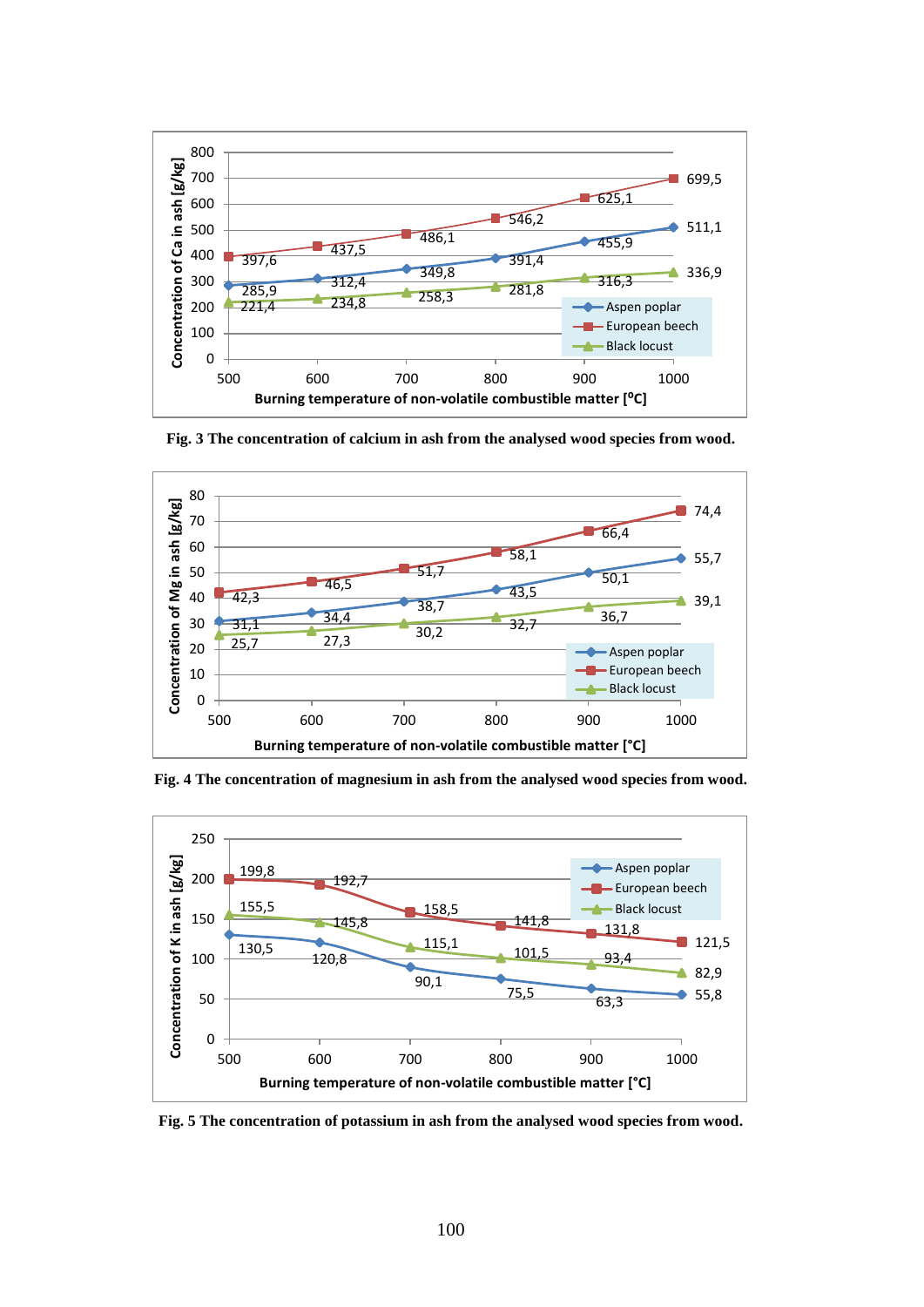

**Fig. 6 The concentration of iron in ash from the analysed wood species from wood.**

The content of calcium Ca, magnesium Mg, potassium K and iron Fe in ash from the process of burning 1 kg of dry wood of the given wood species, calculated using equation (3), at temperatures of 500–1000 ºC is shown in Tab. 3. and Fig. 7.

|                                       | The content of inorganic elements in ash from the process of burning 1kg of fuel wood at |       |                |            |       |       |                   |       |       |       |       |       |       |
|---------------------------------------|------------------------------------------------------------------------------------------|-------|----------------|------------|-------|-------|-------------------|-------|-------|-------|-------|-------|-------|
| <b>Burning</b><br>temperature<br>[°C] | temperatures of $500 - 1000$ °C [g,kg <sup>-1</sup> ]                                    |       |                |            |       |       |                   |       |       |       |       |       |       |
|                                       | Poplar wood                                                                              |       |                | Beech wood |       |       | Black locust wood |       |       |       |       |       |       |
|                                       | Ca                                                                                       | Mg    | K              | Fe         | Ca    | Mg    | K                 | Fe    | Ca    | Mg    | K     | Fe    |       |
| 500                                   | 1.686                                                                                    | 0.184 | 0.769          | 0.011      | 1.749 | 0.186 | 0.880             | 0.013 | 1.550 | 0.179 | 1.088 | 0.015 |       |
| 600                                   | 1.687                                                                                    | 0.185 | 0.652          | 0.011      | 1.750 | 0.186 | 0.719             | 0.012 | 1.549 | 0.180 | 0.962 | 0.015 |       |
| 700                                   | 1.679                                                                                    | 0.186 | 0.432          | 0.011      | 1.749 | 0.186 | 0.571             | 0.012 | 1.549 | 0.181 | 0.691 | 0.015 |       |
| 800                                   | 1.683                                                                                    | 0.187 | 0.325          | 0.011      | 1.747 | 0.185 | 0.454             | 0.013 | 1.550 | 0.179 | 0.558 | 0.015 |       |
| 900                                   | 1.687                                                                                    | 0.185 | 0.234          | 0.010      | 1.750 | 0.185 | 0.369             | 0.012 | 1.549 | 0.179 | 0.457 | 0.015 |       |
| 1000                                  | 1.686                                                                                    | 0.184 | 0.184          | 0.010      | 1.748 | 0.186 | 0.304             | 0.012 | 1.549 | 0.179 | 0.381 | 0.016 |       |
| Average                               | 1.686                                                                                    |       | 0.185          |            | 0.011 | 1.749 | 0.186             |       | 0.012 | 1.549 | 0.179 |       | 0.015 |
| value                                 |                                                                                          |       | $---$          |            |       |       | ---               |       |       |       | $---$ |       |       |
| Standard                              | 0.003                                                                                    | 0.001 | 0.001<br>$---$ |            | 0.001 | 0.001 | $---$             | 0.001 | 0.001 | 0.001 | $---$ | 0.001 |       |
| deviation                             |                                                                                          |       |                |            |       |       |                   |       |       |       |       |       |       |

**Tab. 3 The content of calcium, magnesium, potassium and iron in ash [g·kg<sup>1</sup> ].**



**Fig. 7 The content of potassium in ash from 1 kg of dry wood of the analysed wood species.**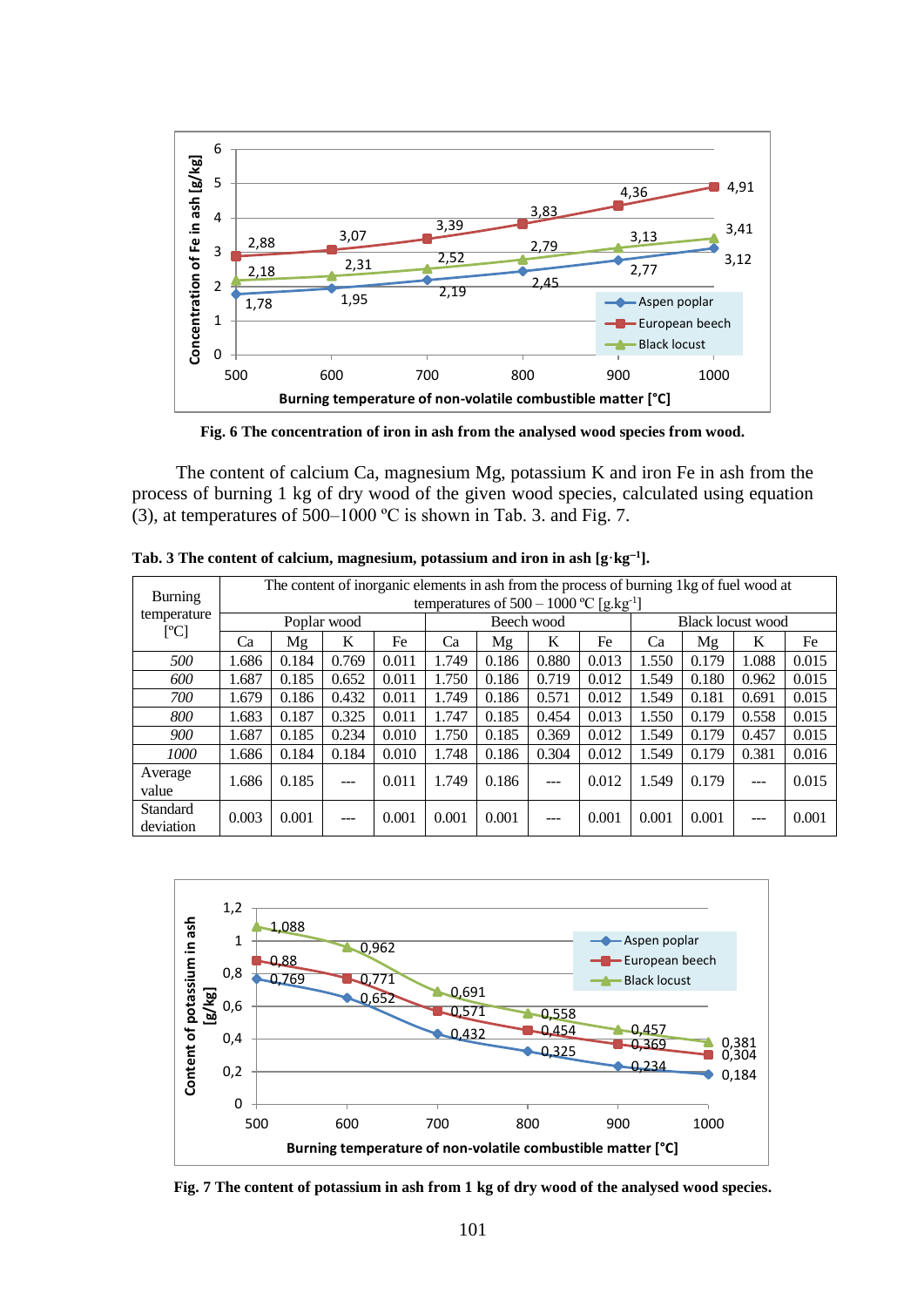From analysis of the concentration of calcium Ca, magnesium Mg, potassium K and iron Fe in ash from the non-volatile combustible wood matter of wood species: Aspen poplar, European beech and Black locust burned in a muffle furnace at  $t = 500$  °C, it is clear that calcium has the highest content in ash at  $X_{Ca} = 221.4 - 397.6$  g·kg<sup>-1</sup>. Compared to calcium, the concentrations of magnesium, potassium and iron are significantly lower:  $X_{Mg} = 25.7-$ 42.3 g·kg<sup>-1</sup>,  $X_K = 130.5 - 199.8$  g·kg<sup>-1</sup> and  $X_{Fe} = 1.78 - 2.88$  g·kg<sup>-1</sup>. The ratio of the average content of calcium Ca, magnesium Mg, potassium K and iron Fe in ash from wood of the analysed wood species is Ca :  $Mg : K : Fe = 1 : 0.11 : 0.54 : 0.01$  i.e. compared to calcium, there is 9.1 times less magnesium, 1.86 time less potassium and 100 times less iron. The ratio of the content of calcium Ca, magnesium Mg, potassium K and iron Fe in ash from the wood of wood species: Aspen poplar, European beech and Black locust is similar to the ratio of these elements in ash matter (inorganic proportion of wood) of deciduous wood species stated in EN 14961-1 Solid biofuel.

The influence of an increased burning temperature of the non-volatile combustible wood matter is expressed in the increased concentrations of calcium, magnesium and iron and the decrease in the concentration of potassium in the ash. An increase in the concentration of calcium Ca, magnesium Mg and iron Fe in ash closely corresponds to the decrease in the production of ash at individual burning temperatures of non-volatile combustible matter. This is confirmed by the content of these elements in ash stated in Tab. 3, which closely correlates with the average value of the given element in the ash. The given statement is unrelated to the presence of potassium in the ash from the combustion process of non-volatile combustible matter in aspen poplar, beech and black locust wood. Concentrations of potassium as well as the content of potassium in ash from the wood of the analysed wood species decreases with an increase in the burning temperature of non-volatile combustible wood matter. The stated fact attributed to the evaporation of potassium compounds  $K_2CO_3$ , KCl,  $K_2SO_4$  and the creation of PM emissions in the form of fine ash extracted with combustion gases S[IPPULA](http://pubs.acs.org/action/doSearch?ContribStored=Sippula%2C+O) *et al*. (2007), TISSARI (2008).

A decreased concentration of potassium in ash has a positive impact upon the stability of the creation of ash in the form of loose matter without slag. In terms of slagging ash from biofuel  $(Ca + Mg) / K \ge 1$ , DZURENDA – JANDAČKA (2015), ash from burning biofuel with a ratio of total of calcium Ca and magnesium Mg to potassium K greater than 1 does not sinter and is in the form of loose matter on the boiler's grid under an oxidation temperature of t  $\leq$  1100 °C. The value of the stated criterion for ash from aspen poplar, beech and black locust wood at burning temperature t = 500 °C is  $(Ca + Mg) / K = 1.90-2.43$  and at burning temperature t = 1000 °C, the given ratio increases to  $(Ca + Mg) / K = 6.36{\text -}12.96$ . Nonslagging of ash from the wood of the analysed wood species was also confirmed by experiments on burning non-volatile combustible matter from which the ash was always in loose form.

## **CONCLUSION**

The results of experiments determining the influence of burning temperature of the non-volatile combustible matter of the wood of deciduous wood species in a muffle furnace upon the production of ash confirm current knowledge about the low production of ash by the wood, and specify the functional dependences between the influence of temperature at intervals of  $t = 500-1000$  °C upon the production of ash from the wood of wood species: Aspen poplar, White birch, European beech, English oak and Black locust.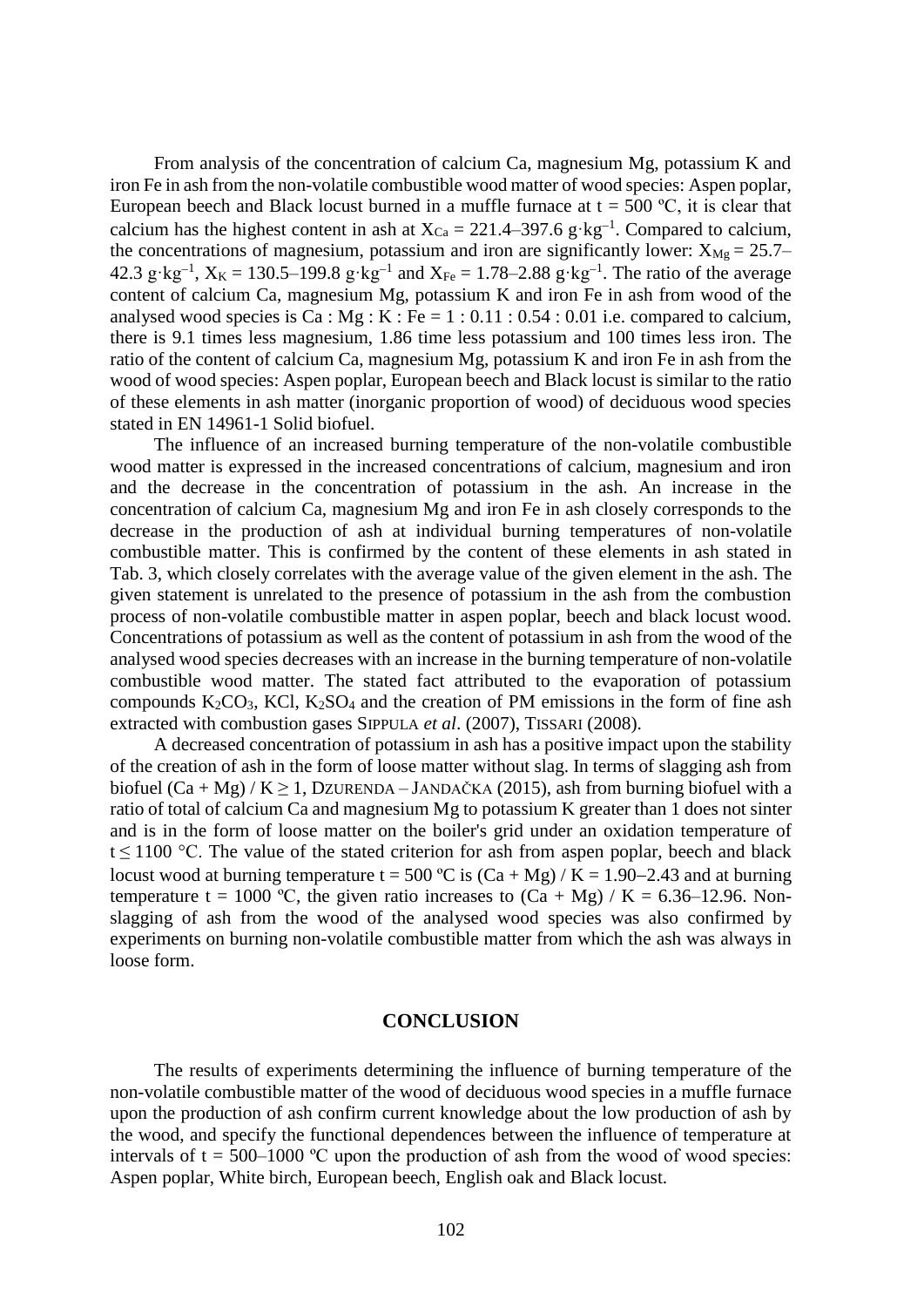Non-consideration of the stated facts when calculating the production of ash from energy equipment burning fuel wood is loaded with a not-insignificant error. For example, if the inorganic proportion from black locust wood is determined in compliance with EN 14775:(2010) at burning temperature  $t = 550$  °C, or ISO 1171:(2003) at burning temperature  $t = 815$  °C, an error is created at a level of 19.6 %.

Qualitative and quantitative analyses of ash show that an increase in the burning temperature of the non-volatile combustible matter of fuel wood of deciduous wood species: Aspen poplar, European beech and Black locust causes an increase in the concentration of calcium Ca, magnesium Mg and iron Fe proportionate to the decrease in the production of ash and the concentration of potassium K in the ash decreases. A decrease in the concentration of potassium in the process of burning the non-volatile combustible matter of fuel wood positively influences the thermal characteristics of the created ash and contributes towards stabilising the creation of ash in the form of loose matter.

## **REFERENCES**

BANSKI, A., DZURENDA, L. 2014. Hustota a sypná hmotnosť energetickej štiepky z dendromasy plantážnicky pestovaných porastov rýchlorastúcich drevín (Density and bulk density of green wood chips from dendromass of short rotation coppice grown on plantations). Acta Facultatis Xylologiae Zvolen, 57(2): 17-26. ISSN 1336-3824.

BLAŽEJ, A. *et al*. 1975. Chémia dreva (Chemistry of wood). Bratislava: ALFA, 221 s.

BUCHANAN, N. A. 1963. Extraneous Components in Wood. In: The Chemistry of Wood, New York – London – Sydney.

DZURENDA, L., PŇAKOVIČ, Ľ. 2014. Quantification of the ash content from biofuel - wood according to ISO 1171 (2003) and EN 14775 (2010). Annals of Warsaw University of Life Sciences, No. 86, pp. 86-90. ISSN 1898-5912.

DZURENDA, L., RIDZIK, L., DZURENDA, M. 2013. Popolnatosť biopaliva – energetickej štiepky z dendromasy porastov plantážnicky pestovaných vŕb a topoľov (Ash of biofuels – green wood chips made of dendromass from willows and poplars grown on plantations). Acta Facultatis Xylologiae Zvolen. 55(1): 111-118. ISSN 1336-3824.

DZURENDA, L., BANSKI, A., DZURENDA, M. 2014. Energetic properties of grenn wood chips from Salix viminalis grown on plantations. Scientia agriculturae bohemica, 45(1): 44–49.

DZURENDA, L., JANDAČKA, J. 2015. Influence of the chemical composition of inorganic share plant phytomass and woody biomass on sintering of ash. In: Annals of Warsaw University of Life Sciences, No. 90, pp. 66–72. ISSN 1898-5912.

EN 14 961-1:2009 Solid biofuels. Fuel specifications and classes. Part 1: General requirements.

FERNANDES, R. E. K., MARANGONI, C., SOUZA, O., SELLIN, N. 2013. Thermo chemical characterization of banana leaves as a potencial energy source. Energy Conversion and Manamegent 75: 603–608. DOI: 10.1016/j.enconman.2013.08.008.

GEFFERTOVÁ, J., GEFFERT, A. 2003. Vplyv kôry v štiepkach na vlastnosti buničín (The impact of bark chips to pulp properties). TUZVO, 74 p. ISBN 80-228-1356-7.

HYTÖNEN, J., NURMI, J. 2015. Heating value and ash content of intensively managed stands. Wood research,  $60(1)$ : 71-82.

ISO 1171:(2003). Solid mineral fuels – Determination of ash.

JANDAČKA,J., MALCHO, M., MIKULÍK, M. 2007. Biomasa ako zdroj energie (Biomass as a source of energy). Žilina: GEOR. 241 p. ISBN 978-80-969161-4-6.

JANDAČKA,J., HOLUBČÍK.M., MALCHO, M., NOSEK, R. 2013. Modifikácia vlastností drevných peliet aplikáciou koncentrátu organických látok z defibrácie (Modification of wood pellets parameters by using of concentrate of organic compounds from defibration). Acta Facultatis Xylologiae Zvolen. 55(2): 105-115, ISSN 1336-3824.